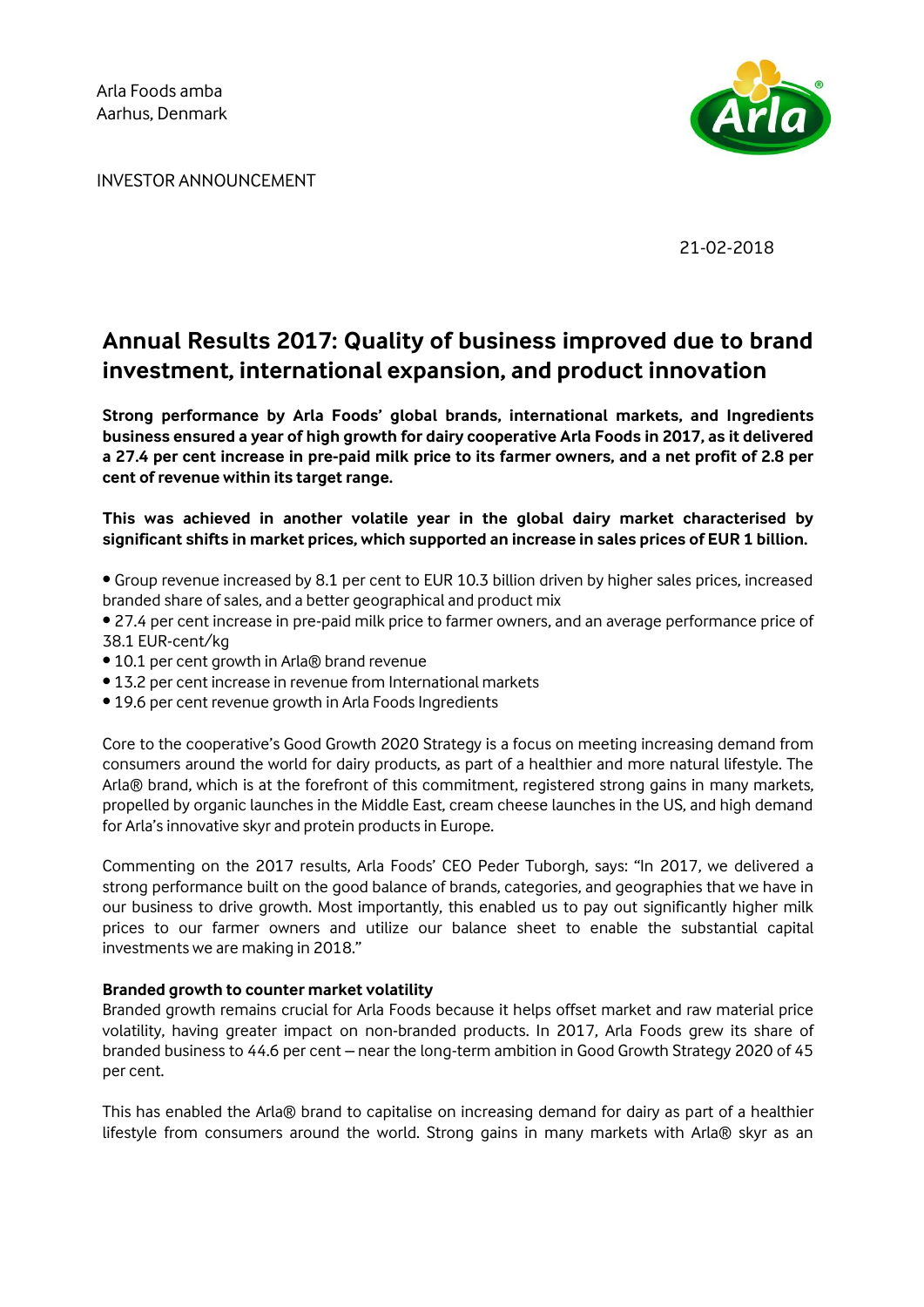example of this trend, performing particularly impressively in the German market showing a revenue growth of 94 per cent, and Arla® protein drinks, launched into six new markets in 2017 and now available in 14 markets worldwide.

Internationally, cream cheese launches propelled growth in the US, while Arla® branded organic milk was launched in the Middle East. Arla Foods' strategic brands all performed well in 2017, mainly driven by increased sales prices and a strategic branded volume driven revenue growth of 3.0 per cent:

- Arla® grew 10.1 per cent in sales, of which 3.4 per cent was driven by higher volumes
- Lurpak® grew 8.3 per cent in sales, despite negative volume growth of -2.7 per cent
- Castello® grew 3.1 per cent in sales, of which 2.7 per cent was driven by higher volumes
- Puck® grew 6.8 per cent in sales, of which 4.4 per cent was driven by higher volumes

#### **Strong revenue growth mainly driven by higher sales prices**

Commenting on revenue, Arla Foods' CFO Natalie Knight, says: "This is the single biggest organic revenue increase inside one year in company history when you don't count mergers. It was driven by our continued drive into international markets as well as our focus on growing and developing our strategic brands on all markets."

The International commercial segment, which comprises 16 per cent of Arla Foods total revenue, showed a strong performance throughout 2017. International sales to retail and foodservice customers delivered a 13.2 per cent increase in revenue to reach an all-time high, achieving EUR 1,616 million.

Increasing global demand for dairy products is enabling growth, and Arla Foods' international priorities include:

• Growing demand for dairy in Sub-Saharan Africa, where disposable incomes are increasing and more nutritious foods are sought

• A new appetite for organic products in the Middle East, where provenance, traceability, and food quality are paramount

• The growth of the foodservice sector in China, where trust in Arla Foods' European farmers and supply chain practices is driving confidence in a population that is rapidly changing its eating habits, demanding more on-the-go dairy.

As Arla Foods' largest commercial market, Europe showed solid performance in 2017 with total revenue increasing by 3.9 per cent to EUR 6,568 million. This reflects the longer-term rebound in demand for natural, whole fat dairy products such as butter and cheeses as well as the trend towards convenient high-protein products.

Arla Foods continues to deliver a strong financial position, reporting a leverage of 2.6 safely below its target range of 2.8 -3.4, and a solvency ratio of 36 per cent.

#### **Innovation and investment enhance product mix**

For Arla Foods Ingredients, a 100 per cent owned subsidiary of Arla Group, 2017 was another strong year, showing significant top and bottom line growth driven by innovation in its specialty protein range. As a global leader in whey-based ingredients, Arla Foods Ingredients supports a wide range of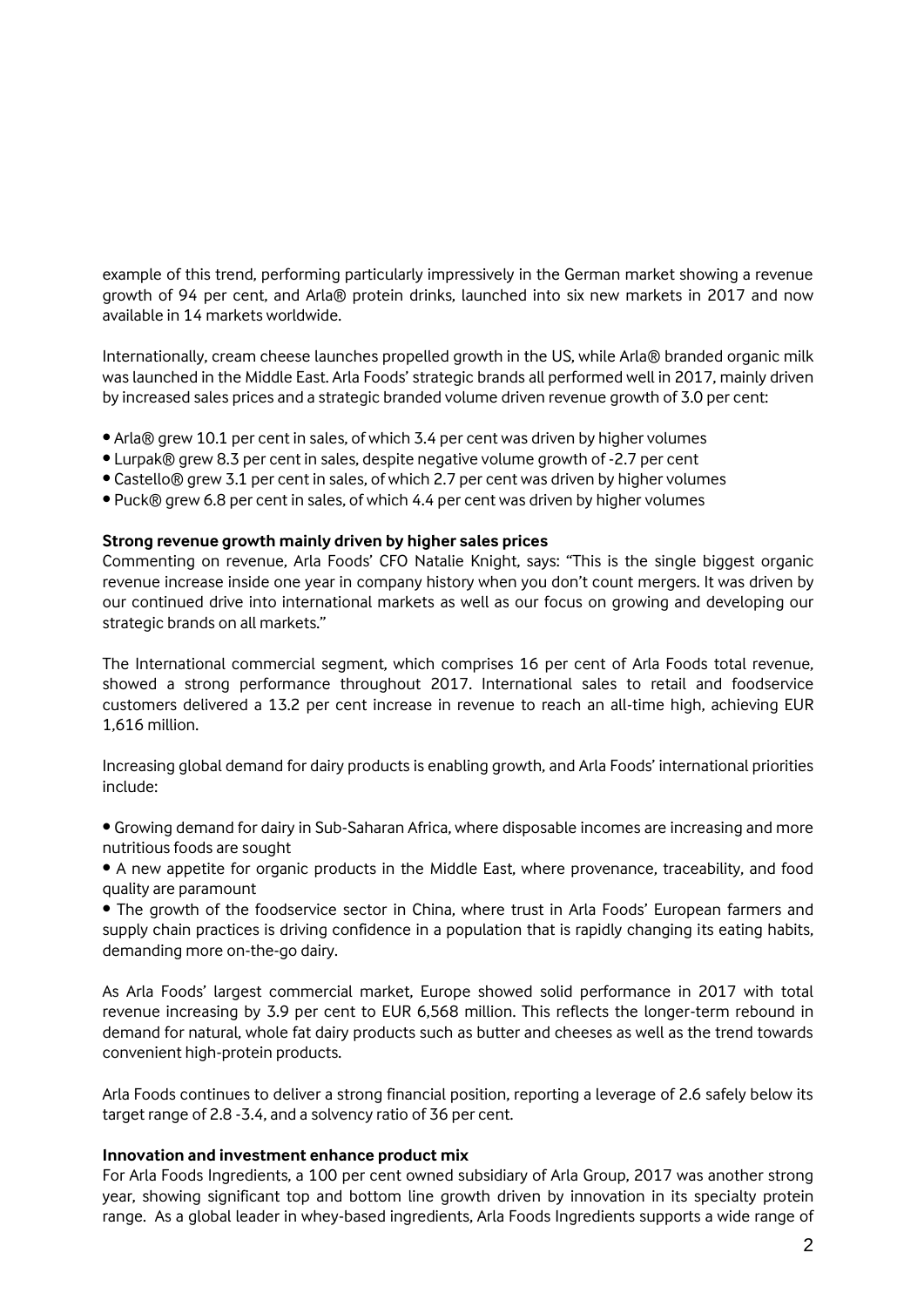categories from bakery, beverages, dairy, and ice cream to clinical, infant and sports nutrition. Sold in more than 90 countries, revenue grew 19.6 per cent to EUR 651 million driven by the sale of higher volumes in Arla Infant Milk Formula Business to Business as well as strong price and volume growth in the value-added protein segment.

#### **Expectations for 2018**

Arla Foods' Good Growth 2020 Strategy remains key for strengthening brands and business in 2018. The EUR 527 million investment plan recently announced will drive branded and international growth with increasing investments in innovative technology and new, expanded, and improved production capacity to enable this. Strategic growth markets such as Middle East and North Africa, China, South-East Asia, Sub-Saharan Africa, and the US remain in focus for 2018.

Revenue in 2018 is expected to be at a similar level of between EUR 10 to 10.5 billion as a result of higher milk volumes and an improving product mix, which are likely to be largely offset by expected negative currency developments. Arla Foods will continue to target a net profit share for 2018 in the range of 2.8 to 3.2 per cent of revenue, but expects seasonality to have a high impact on the 2018 half-year results, which are expected to be below the annual target range.

"We welcome an even more consumer-driven dairy market, where inclusiveness with the whole value chain and holistic responsibility will be more important than ever. As a farmer-owned dairy company we must meet these demands by being transparent and using the tools we have in our quality assurance programme Arlagården®, to bring consumers and customers closer to Arla," says Peder Tuborgh.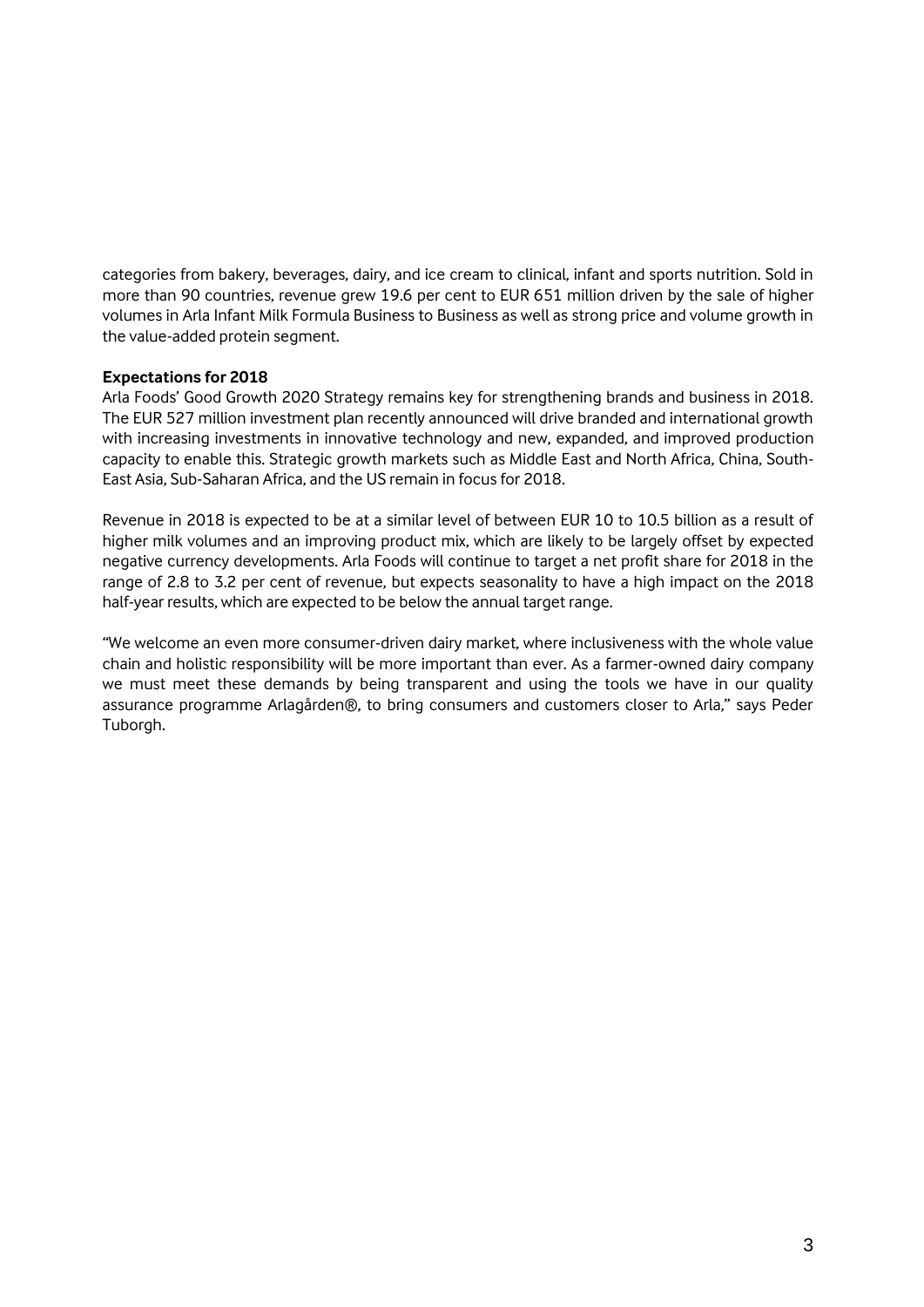## **Income statement**

| (EURm)                                                      | <b>Note</b> | 2017     | 2016     | <b>Development</b> |
|-------------------------------------------------------------|-------------|----------|----------|--------------------|
| Revenue                                                     | 1.1         | 10,338   | 9.567    | 8%                 |
| Production costs                                            | 1.2         | $-8.063$ | $-7,177$ | 12%                |
| <b>Gross profit</b>                                         |             | 2,275    | 2,390    | $-5%$              |
| Sales and distribution costs                                | 1.2         | $-1.584$ | $-1.642$ | $-4%$              |
| Administration costs                                        | 1.2         | $-419$   | $-435$   | $-4%$              |
| Other operating income                                      | 1.3         | 71       | 91       | $-22%$             |
| Other operating costs                                       | 1.3         | $-39$    | $-29$    | 34%                |
| Gain from sale of enterprise                                | 3.6         | 44       | 120      | $-63%$             |
| Share of results after tax in joint ventures and associates | 3.4         | 37       | 10       | 270%               |
| Earnings before interest and tax (EBIT)                     |             | 385      | 505      | $-24%$             |
| Specification:                                              |             |          |          |                    |
| EBITDA excluding gain from sale of enterprise               |             | 694      | 719      | $-3%$              |
| Gain from sale of enterprise                                | 3.6         | 44       | 120      | $-63%$             |
| Depreciation, amortisation and impairment losses            | 1.2         | $-353$   | $-334$   | 6%                 |
| Earnings before interest and tax (EBIT)                     |             | 385      | 505      | $-24%$             |
| Financial income                                            | 4.1         | 13       | 7        | 86%                |
| Financial costs                                             | 4.1         | $-77$    | $-114$   | $-32%$             |
| Profit before tax                                           |             | 321      | 398      | $-19%$             |
| Tax                                                         | 5.1         | $-22$    | $-42$    | $-48%$             |
| Profit for the year                                         |             | 299      | 356      | $-16%$             |
| Minority interests                                          |             | $-14$    | $-9$     | 56%                |
| Arla Foods amba's share of profit for the year              |             | 285      | 347      | $-18%$             |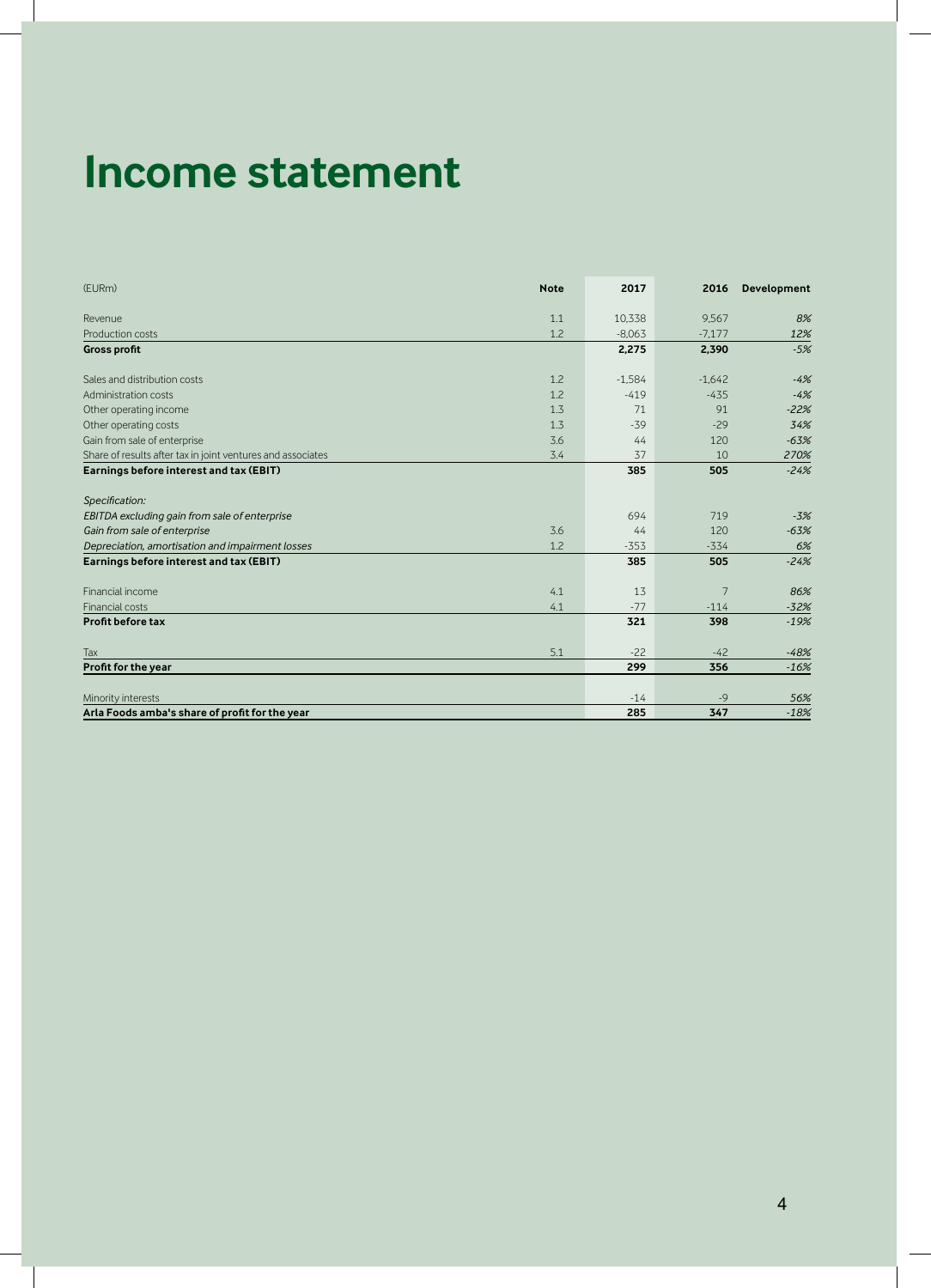### **Balance sheet**

| 3.1<br>811<br>825<br>$-2%$<br>2,212<br>3.3<br>2,310<br>$-4%$<br>3.4<br>401<br>434<br>$-8%$<br>4%<br>Investments in joint ventures<br>3.4<br>53<br>51<br>5.1<br>74<br>43<br>$-42%$<br>20<br>31<br>55%<br>3,551<br>3,714<br>$-4%$<br>2.1<br>1,126<br>950<br>19%<br>2.1<br>942<br>876<br>8%<br>19<br>Derivatives<br>31<br>$-39%$<br>Current tax<br>$\mathbf{1}$<br>$\mathbf{1}$<br>0%<br>222<br>Other receivables<br>181<br>$-18%$<br><b>Securities</b><br>511<br>504<br>1%<br>91<br>Cash and cash equivalents<br>84<br>8%<br>2,871<br>2,668<br>6,422<br>6,382<br>$1\%$<br><b>Total assets</b><br>1,781<br>1,595<br>12%<br>502<br>503<br>0%<br>Individual capital<br>$-65$<br>Other equity accounts<br>$-77$<br>18&<br>127<br>124<br>3%<br>2,333<br>2,157<br>8%<br>36<br>35<br>2,369<br>2,192<br>8%<br>4.7<br>277<br>369<br>$-25%$<br>3.5<br>12<br>12<br>0%<br>5.1<br>59<br>80<br>$-26%$<br>4.2<br>1,206<br>1,281<br>$-6%$<br>1,554<br>1,742<br>$-11%$<br><b>Current liabilities</b><br>7%<br>4.2<br>1,013<br>947<br>Loans<br>2.1<br>1,098<br>995<br>10%<br>Trade payables<br>Provisions<br>3.5<br>13<br>$-15%$<br>11<br>87<br>$-48%$<br>168<br>18<br>$-39%$<br>Current tax<br>11<br>279<br>307<br>Other current liabilities<br>$-9%$<br>2,499<br>2,448<br>4,053<br>4,190<br><b>Total equity and liabilities</b><br>6,422<br>6,382<br><u>1%</u> | (EURm)                                             | <b>Note</b> | 2017 | 2016 | Development |
|----------------------------------------------------------------------------------------------------------------------------------------------------------------------------------------------------------------------------------------------------------------------------------------------------------------------------------------------------------------------------------------------------------------------------------------------------------------------------------------------------------------------------------------------------------------------------------------------------------------------------------------------------------------------------------------------------------------------------------------------------------------------------------------------------------------------------------------------------------------------------------------------------------------------------------------------------------------------------------------------------------------------------------------------------------------------------------------------------------------------------------------------------------------------------------------------------------------------------------------------------------------------------------------------------------------------------------------------|----------------------------------------------------|-------------|------|------|-------------|
|                                                                                                                                                                                                                                                                                                                                                                                                                                                                                                                                                                                                                                                                                                                                                                                                                                                                                                                                                                                                                                                                                                                                                                                                                                                                                                                                              | <b>Assets</b>                                      |             |      |      |             |
|                                                                                                                                                                                                                                                                                                                                                                                                                                                                                                                                                                                                                                                                                                                                                                                                                                                                                                                                                                                                                                                                                                                                                                                                                                                                                                                                              | <b>Non-current assets</b>                          |             |      |      |             |
|                                                                                                                                                                                                                                                                                                                                                                                                                                                                                                                                                                                                                                                                                                                                                                                                                                                                                                                                                                                                                                                                                                                                                                                                                                                                                                                                              | Intangible assets                                  |             |      |      |             |
|                                                                                                                                                                                                                                                                                                                                                                                                                                                                                                                                                                                                                                                                                                                                                                                                                                                                                                                                                                                                                                                                                                                                                                                                                                                                                                                                              | Property, plant and equipment                      |             |      |      |             |
|                                                                                                                                                                                                                                                                                                                                                                                                                                                                                                                                                                                                                                                                                                                                                                                                                                                                                                                                                                                                                                                                                                                                                                                                                                                                                                                                              | Investments in associates                          |             |      |      |             |
|                                                                                                                                                                                                                                                                                                                                                                                                                                                                                                                                                                                                                                                                                                                                                                                                                                                                                                                                                                                                                                                                                                                                                                                                                                                                                                                                              |                                                    |             |      |      |             |
|                                                                                                                                                                                                                                                                                                                                                                                                                                                                                                                                                                                                                                                                                                                                                                                                                                                                                                                                                                                                                                                                                                                                                                                                                                                                                                                                              | Deferred tax                                       |             |      |      |             |
|                                                                                                                                                                                                                                                                                                                                                                                                                                                                                                                                                                                                                                                                                                                                                                                                                                                                                                                                                                                                                                                                                                                                                                                                                                                                                                                                              | Other non-current assets                           |             |      |      |             |
|                                                                                                                                                                                                                                                                                                                                                                                                                                                                                                                                                                                                                                                                                                                                                                                                                                                                                                                                                                                                                                                                                                                                                                                                                                                                                                                                              | <b>Total non-current assets</b>                    |             |      |      |             |
|                                                                                                                                                                                                                                                                                                                                                                                                                                                                                                                                                                                                                                                                                                                                                                                                                                                                                                                                                                                                                                                                                                                                                                                                                                                                                                                                              | <b>Current assets</b>                              |             |      |      |             |
|                                                                                                                                                                                                                                                                                                                                                                                                                                                                                                                                                                                                                                                                                                                                                                                                                                                                                                                                                                                                                                                                                                                                                                                                                                                                                                                                              | Inventory                                          |             |      |      |             |
|                                                                                                                                                                                                                                                                                                                                                                                                                                                                                                                                                                                                                                                                                                                                                                                                                                                                                                                                                                                                                                                                                                                                                                                                                                                                                                                                              | Trade receivables                                  |             |      |      |             |
|                                                                                                                                                                                                                                                                                                                                                                                                                                                                                                                                                                                                                                                                                                                                                                                                                                                                                                                                                                                                                                                                                                                                                                                                                                                                                                                                              |                                                    |             |      |      |             |
|                                                                                                                                                                                                                                                                                                                                                                                                                                                                                                                                                                                                                                                                                                                                                                                                                                                                                                                                                                                                                                                                                                                                                                                                                                                                                                                                              |                                                    |             |      |      |             |
|                                                                                                                                                                                                                                                                                                                                                                                                                                                                                                                                                                                                                                                                                                                                                                                                                                                                                                                                                                                                                                                                                                                                                                                                                                                                                                                                              |                                                    |             |      |      |             |
|                                                                                                                                                                                                                                                                                                                                                                                                                                                                                                                                                                                                                                                                                                                                                                                                                                                                                                                                                                                                                                                                                                                                                                                                                                                                                                                                              |                                                    |             |      |      |             |
|                                                                                                                                                                                                                                                                                                                                                                                                                                                                                                                                                                                                                                                                                                                                                                                                                                                                                                                                                                                                                                                                                                                                                                                                                                                                                                                                              |                                                    |             |      |      |             |
|                                                                                                                                                                                                                                                                                                                                                                                                                                                                                                                                                                                                                                                                                                                                                                                                                                                                                                                                                                                                                                                                                                                                                                                                                                                                                                                                              | <b>Total current assets</b>                        |             |      |      | 8%          |
|                                                                                                                                                                                                                                                                                                                                                                                                                                                                                                                                                                                                                                                                                                                                                                                                                                                                                                                                                                                                                                                                                                                                                                                                                                                                                                                                              |                                                    |             |      |      |             |
|                                                                                                                                                                                                                                                                                                                                                                                                                                                                                                                                                                                                                                                                                                                                                                                                                                                                                                                                                                                                                                                                                                                                                                                                                                                                                                                                              |                                                    |             |      |      |             |
|                                                                                                                                                                                                                                                                                                                                                                                                                                                                                                                                                                                                                                                                                                                                                                                                                                                                                                                                                                                                                                                                                                                                                                                                                                                                                                                                              | <b>Equity and liabilites</b>                       |             |      |      |             |
|                                                                                                                                                                                                                                                                                                                                                                                                                                                                                                                                                                                                                                                                                                                                                                                                                                                                                                                                                                                                                                                                                                                                                                                                                                                                                                                                              | <b>Equity</b>                                      |             |      |      |             |
|                                                                                                                                                                                                                                                                                                                                                                                                                                                                                                                                                                                                                                                                                                                                                                                                                                                                                                                                                                                                                                                                                                                                                                                                                                                                                                                                              | Common capital                                     |             |      |      |             |
|                                                                                                                                                                                                                                                                                                                                                                                                                                                                                                                                                                                                                                                                                                                                                                                                                                                                                                                                                                                                                                                                                                                                                                                                                                                                                                                                              |                                                    |             |      |      |             |
|                                                                                                                                                                                                                                                                                                                                                                                                                                                                                                                                                                                                                                                                                                                                                                                                                                                                                                                                                                                                                                                                                                                                                                                                                                                                                                                                              |                                                    |             |      |      |             |
|                                                                                                                                                                                                                                                                                                                                                                                                                                                                                                                                                                                                                                                                                                                                                                                                                                                                                                                                                                                                                                                                                                                                                                                                                                                                                                                                              | Proposed supplementary payment to owners           |             |      |      |             |
|                                                                                                                                                                                                                                                                                                                                                                                                                                                                                                                                                                                                                                                                                                                                                                                                                                                                                                                                                                                                                                                                                                                                                                                                                                                                                                                                              | Equity attributable to the parent company's owners |             |      |      |             |
|                                                                                                                                                                                                                                                                                                                                                                                                                                                                                                                                                                                                                                                                                                                                                                                                                                                                                                                                                                                                                                                                                                                                                                                                                                                                                                                                              | Minority interests                                 |             |      |      | 3%          |
|                                                                                                                                                                                                                                                                                                                                                                                                                                                                                                                                                                                                                                                                                                                                                                                                                                                                                                                                                                                                                                                                                                                                                                                                                                                                                                                                              | <b>Total equity</b>                                |             |      |      |             |
|                                                                                                                                                                                                                                                                                                                                                                                                                                                                                                                                                                                                                                                                                                                                                                                                                                                                                                                                                                                                                                                                                                                                                                                                                                                                                                                                              | <b>Liabilities</b>                                 |             |      |      |             |
|                                                                                                                                                                                                                                                                                                                                                                                                                                                                                                                                                                                                                                                                                                                                                                                                                                                                                                                                                                                                                                                                                                                                                                                                                                                                                                                                              | <b>Non-current liabilities</b>                     |             |      |      |             |
|                                                                                                                                                                                                                                                                                                                                                                                                                                                                                                                                                                                                                                                                                                                                                                                                                                                                                                                                                                                                                                                                                                                                                                                                                                                                                                                                              | Pension liabilities                                |             |      |      |             |
|                                                                                                                                                                                                                                                                                                                                                                                                                                                                                                                                                                                                                                                                                                                                                                                                                                                                                                                                                                                                                                                                                                                                                                                                                                                                                                                                              | Provisions                                         |             |      |      |             |
|                                                                                                                                                                                                                                                                                                                                                                                                                                                                                                                                                                                                                                                                                                                                                                                                                                                                                                                                                                                                                                                                                                                                                                                                                                                                                                                                              | Deferred tax                                       |             |      |      |             |
|                                                                                                                                                                                                                                                                                                                                                                                                                                                                                                                                                                                                                                                                                                                                                                                                                                                                                                                                                                                                                                                                                                                                                                                                                                                                                                                                              | Loans                                              |             |      |      |             |
|                                                                                                                                                                                                                                                                                                                                                                                                                                                                                                                                                                                                                                                                                                                                                                                                                                                                                                                                                                                                                                                                                                                                                                                                                                                                                                                                              | <b>Total non-current liabilities</b>               |             |      |      |             |
|                                                                                                                                                                                                                                                                                                                                                                                                                                                                                                                                                                                                                                                                                                                                                                                                                                                                                                                                                                                                                                                                                                                                                                                                                                                                                                                                              |                                                    |             |      |      |             |
|                                                                                                                                                                                                                                                                                                                                                                                                                                                                                                                                                                                                                                                                                                                                                                                                                                                                                                                                                                                                                                                                                                                                                                                                                                                                                                                                              |                                                    |             |      |      |             |
|                                                                                                                                                                                                                                                                                                                                                                                                                                                                                                                                                                                                                                                                                                                                                                                                                                                                                                                                                                                                                                                                                                                                                                                                                                                                                                                                              |                                                    |             |      |      |             |
|                                                                                                                                                                                                                                                                                                                                                                                                                                                                                                                                                                                                                                                                                                                                                                                                                                                                                                                                                                                                                                                                                                                                                                                                                                                                                                                                              |                                                    |             |      |      |             |
|                                                                                                                                                                                                                                                                                                                                                                                                                                                                                                                                                                                                                                                                                                                                                                                                                                                                                                                                                                                                                                                                                                                                                                                                                                                                                                                                              | Derivatives                                        |             |      |      |             |
|                                                                                                                                                                                                                                                                                                                                                                                                                                                                                                                                                                                                                                                                                                                                                                                                                                                                                                                                                                                                                                                                                                                                                                                                                                                                                                                                              |                                                    |             |      |      |             |
|                                                                                                                                                                                                                                                                                                                                                                                                                                                                                                                                                                                                                                                                                                                                                                                                                                                                                                                                                                                                                                                                                                                                                                                                                                                                                                                                              |                                                    |             |      |      |             |
|                                                                                                                                                                                                                                                                                                                                                                                                                                                                                                                                                                                                                                                                                                                                                                                                                                                                                                                                                                                                                                                                                                                                                                                                                                                                                                                                              | <b>Total current liabilities</b>                   |             |      |      | 2%          |
|                                                                                                                                                                                                                                                                                                                                                                                                                                                                                                                                                                                                                                                                                                                                                                                                                                                                                                                                                                                                                                                                                                                                                                                                                                                                                                                                              | <b>Total liabilities</b>                           |             |      |      | $-3%$       |
|                                                                                                                                                                                                                                                                                                                                                                                                                                                                                                                                                                                                                                                                                                                                                                                                                                                                                                                                                                                                                                                                                                                                                                                                                                                                                                                                              |                                                    |             |      |      |             |